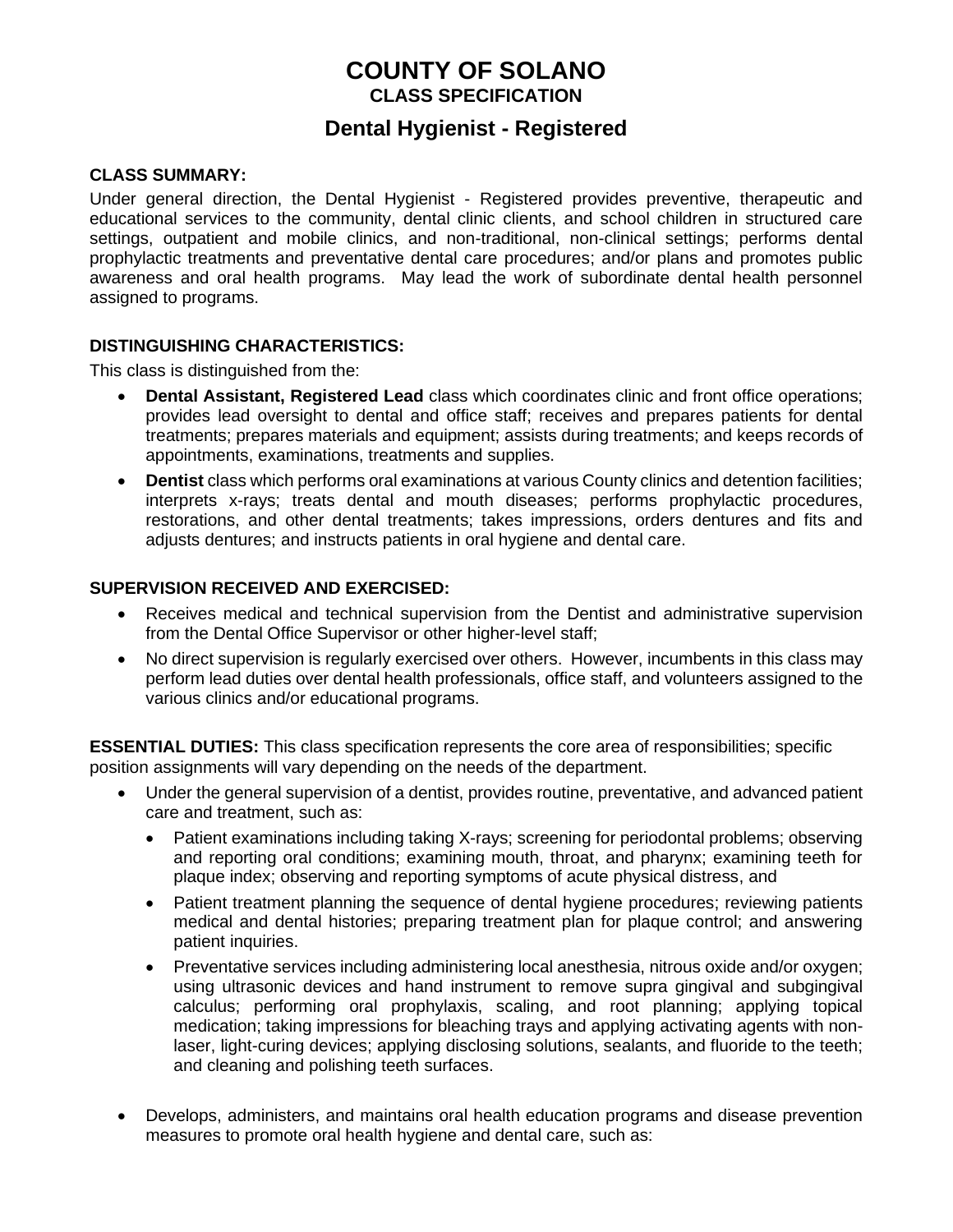- analyzing community oral health needs; coordinating/mobilizing client and community partnerships and services; assisting groups in planning and promoting dental health education programs; and developing and modifying dental health programs;
- collecting data, maintaining records and preparing reports of activities pertaining to dental health programs.
- writing educational, informational and promotional articles promoting oral hygiene; developing and distributing dental health education program materials; developing grade level appropriate dental health education lessons for classroom presentations; and
- presenting outreach programs, talking to community groups about oral health services.
- Plans and conducts pediatric dental hygiene, prophylaxis, fluoride and sealant clinics at schools, such as:
	- providing plaque control and nutritional instruction in pre-school, elementary, junior and senior high schools, and special education/developmental schools and centers;
	- coordinating and/or performing school visits; recruiting and coordinating volunteers, community dentists and hygienists; instructing parent groups and students on proper oral health and recommending prevention measures; and
	- screening children for oral diseases; applying fluoride and sealants on permanent teeth and molars.
- Establishes and maintains effective working relationships with outside agencies, schools, parents, dentists, and other County departments.
- May lead subordinate dental health personnel and office staff.
- Performs other duties of a similar nature or level as assigned.

### **EDUCATION AND EXPERIENCE:**

**Education:** Graduation from a dental hygienist program accredited and approved by the Commission on Dental Accreditation (CODA).

#### **AND**

**Experience:** One year of recent dental hygiene clinical experience in a school, community, or public health setting or related dental health program.

### **LICENSING, CERTIFICATION AND REGISTRATION REQUIREMENTS**:

- Possession of a valid license as a Registered Dental Hygienist issued by the Dental Hygienist Board of California.
- Possession of, or ability to obtain, a valid California Driver's License, Class C

**Note:** All licenses, certificates and registrations must be kept current while employed in this class. This may include the completion of continuing education units to maintain the required registration in good standing. Employees must keep their licenses, certifications and registrations current and failure to do so may constitute cause for personnel action in accordance with Civil Service Rules and the applicable bargaining agreement.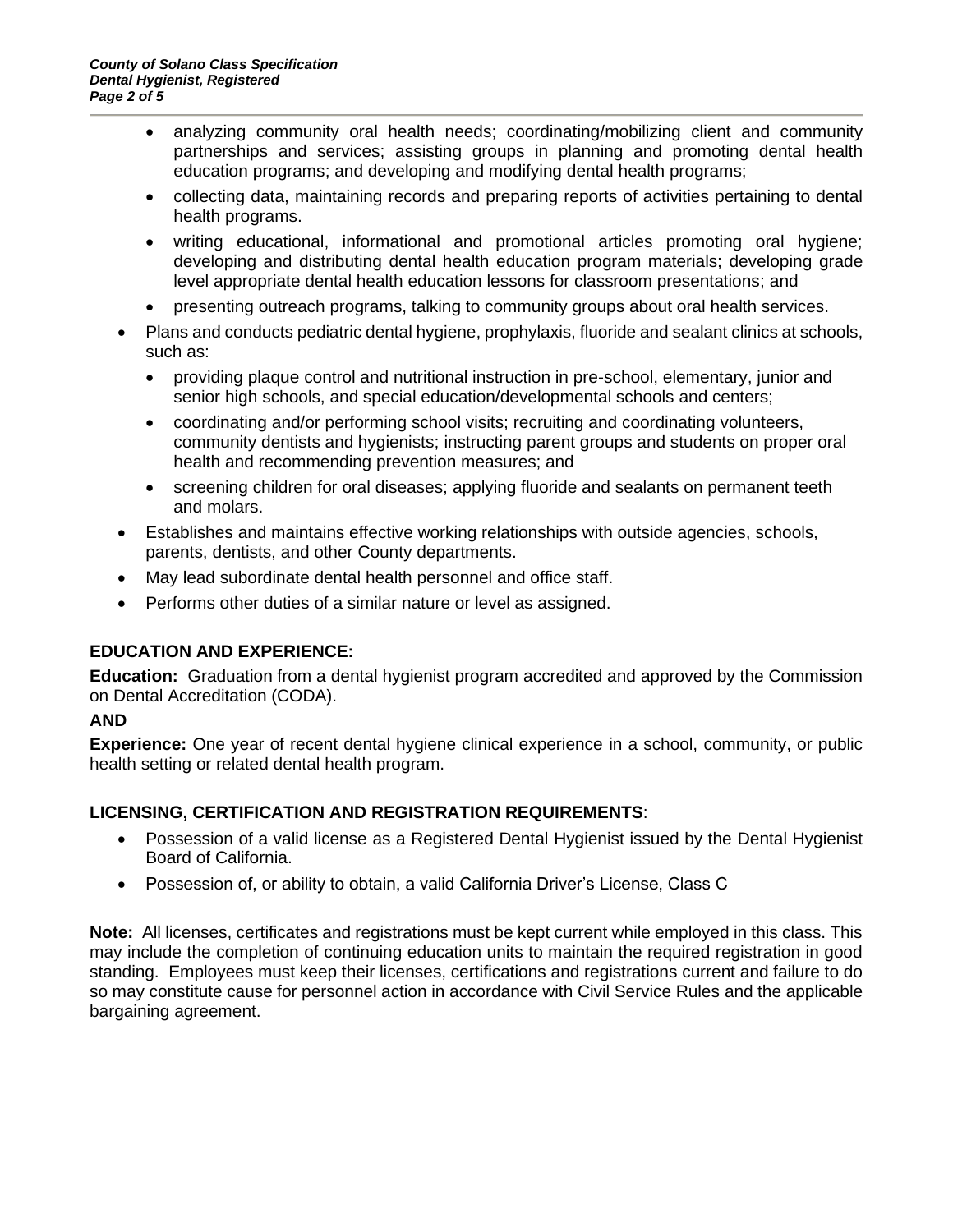### **REQUIRED KNOWLEDGE, SKILLS AND ABILITIES:**

#### **Knowledge of:**

- Current federal, state, and local laws and regulations governing professional standards and regulations for dental hygienistry (e.g., Dental Practice Act).
- Health Insurance Portability and Accountability Act (HIPPA) and Infection Control in a dental setting.
- Current principles, practices and techniques of dental hygienistry including theories, terminology, and methods; common medical and oral diseases and associated preventive and corrective measures and treatments.
- Care and use of common dental equipment, instruments, and materials.
- Dental radiology
- Dental office procedures, medical and administrative practices, equipment, personal computers, patient charting, software.
- Current materials, practices, and methods used in dental health education programs.
- Oral communication techniques to include presentations to groups of various sizes, cultures, and economic status in a positive, inclusive, and motivational manner.
- Customer service techniques for dealing with customers, sometimes in a difficult or confrontational situation.
- English composition, spelling, grammar, vocabulary, and punctuation for both written and oral communications.
- Principles of leadership, on-the-job training, and work review.

### **Skill and/or Ability to:**

- Perform routine clinical procedures and prophylactic treatments such as cleaning, scaling, and polishing teeth; suture removal; and applying sealants and fluoride varnish.
- Examine teeth using appropriate dental instruments.
- Provide oral health care instructions, educational services, and motivation to individuals and community groups in the proper techniques of oral hygiene and preventing dental diseases;
- Plan and conduct oral health in-service trainings.
- Provide dental services in a tactful, culturally sensitive, and effective manner to various cultural and ethnic individuals and groups.
- Represent the department in meetings with representatives from various County and non-County organizations, with local businesses and/or schools, with patients and their families, and/or with the general public.
- Prepare a variety of written communications including medical charts, educational materials, and reports; maintain accurate records and documentation on actions taken.
- Maintain confidentiality of records and information per pertinent laws/regulations.
- Keep informed of developments in dental health through State's required continuing education requirements and additional available educational opportunities.
- Use modern office equipment including computers and related software applications.
- Provide work direction to subordinate dental health personnel and office staff.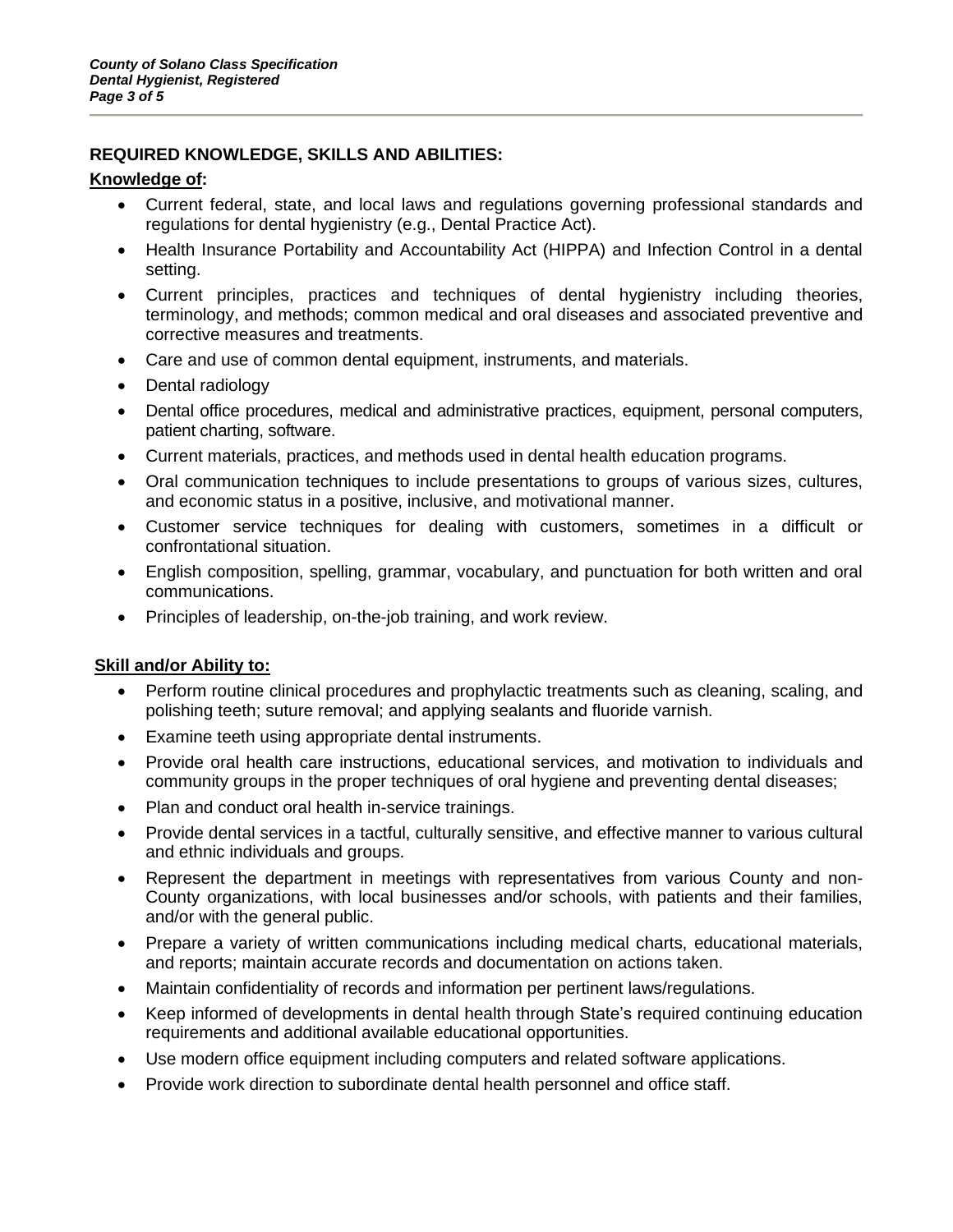• Establish and maintain constructive and cooperative working relationships with those contacted in the course of work demonstrating tact, diplomacy, patience, and compassion.

#### **PHYSICAL REQUIREMENTS:**

- Mobility and Dexterity: Positions in this class require stooping, kneeling, reaching, standing, walking, fingering, grasping, feeling (i.e. sense of touch), and repetitive motion.
- Lifting, Carrying, Pushing and Pulling: Employees in this class exert up to 10 pounds of force occasionally and/or a negligible amount of force frequently or constantly to lift, carry, push, pull or otherwise move objects.
- Vision: Positions in this class require the employee to have close visual acuity, with or without correction, to prepare and analyze data and figures, transcribe, view a computer terminal, read, etc. Positions in this class also require employees to have depth perception in order to operate a motor vehicle.

#### **WORKING CONDITIONS:**

- Work in a Dental Clinic Facility, Mobile Dental Clinic, and/or School or Office setting: Employees in this class will be working in a dental clinic facility, mobile dental clinic, and/or school or office setting, and thus will be subject to exposure to chemicals, toxic agents, blood and other bodily fluids, and communicable diseases.There may be occasional exposure to extreme temperatures, inadequate lighting, and workspace that restricts movement.
- Traffic Hazards: Employees in this class will or may be required to operate a vehicle and thus will be subject to traffic hazards while driving.
- Disruptive/Confrontational Human Contacts: Employees in this class may be subject to disruptive and confrontational people.

### **OTHER REQUIREMENTS:**

- Background Checks: The County may conduct a background check and a reference check on candidates prior to appointment to a position within this class. The background check may include the State of California Department of Justice, the Federal Bureau of Investigation (FBI), the Child Abuse Central Index (CACI), and criminal checks in any city/county where the applicant has lived, worked or gone to school.
- Independent Travel: Incumbents are be required to travel independently, for example, to perform work at other work sites, to attend meetings with other County employees, to attend meetings with community organizations, etc.
- Hours of Work: Incumbents may be required to work weekends, holidays, irregular hours, oncall, and after normal business hours.
- Drug Testing: Candidates for positions in this class and employees in this class will be subject to Pre-Employment, Reasonable Suspicion, Post Accident, Return-To-Duty and Follow-Up drug testing in accordance with the Solano County Alcohol and Drug Free Workplace Policy.
- Child Abuse Reporting: Selectees for employment must, as a condition of employment, sign a statement agreeing to comply with Section 11166 of the California Penal Code relating to child abuse reporting.
- Elder Abuse Reporting: Selectees for employment must, as a condition of employment, sign a statement agreeing to comply with Section 15630 of the California Welfare and Institutions Code relating to elder abuse reporting.